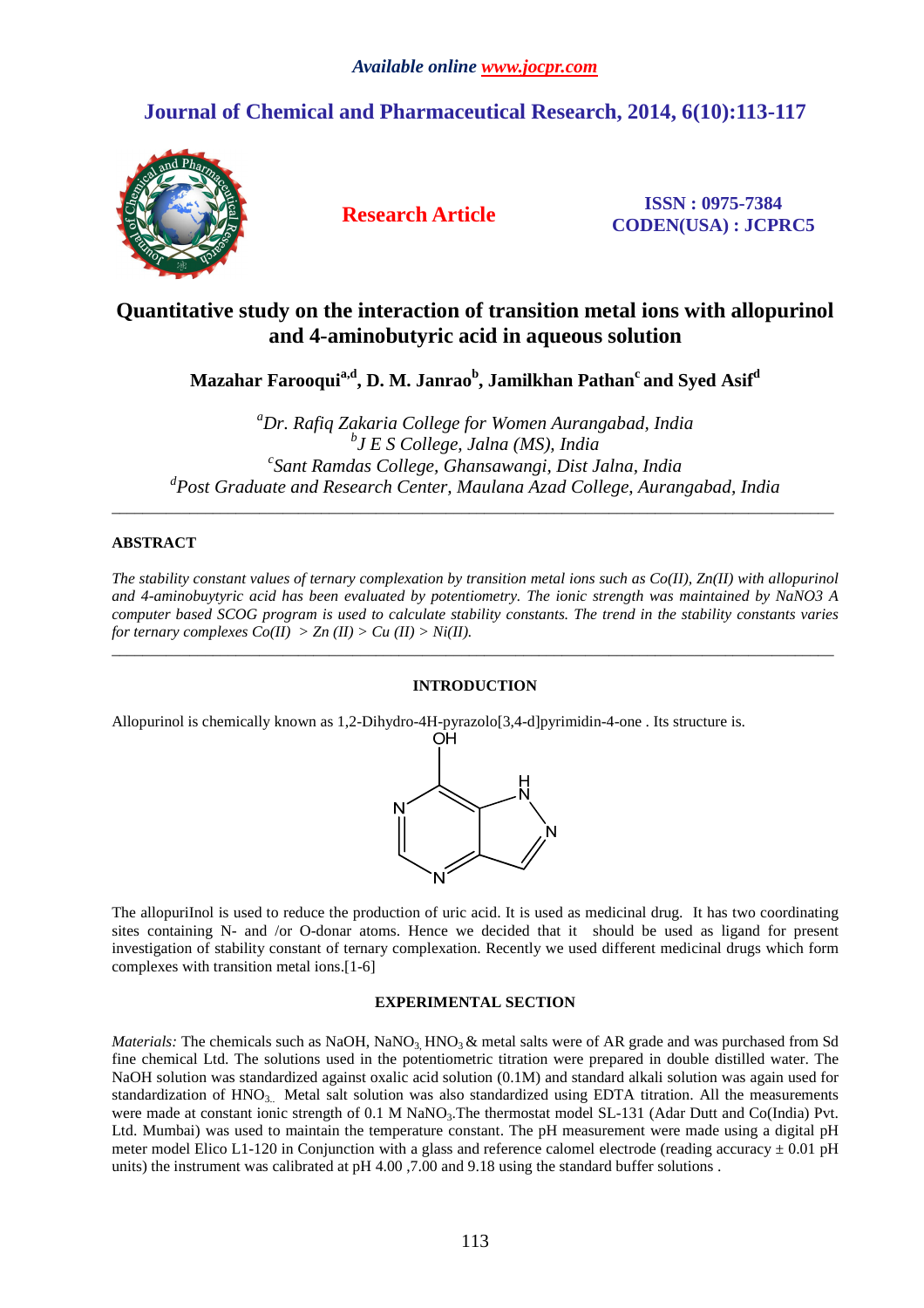*Potentiometric procedure:* The proton ligand stability constants (protonation constant) of the primary and secondary chelating agents, and metal ligand stability constants (formation constants) of the complexes were determined by adopting the method suggested by Irving and Rossotti . For the determination of pK and logk values, three sets of the following solutions were titrated potentiometrically against carbonate free sodium hydroxide solution.

*\_\_\_\_\_\_\_\_\_\_\_\_\_\_\_\_\_\_\_\_\_\_\_\_\_\_\_\_\_\_\_\_\_\_\_\_\_\_\_\_\_\_\_\_\_\_\_\_\_\_\_\_\_\_\_\_\_\_\_\_\_\_\_\_\_\_\_\_\_\_\_\_\_\_\_\_\_\_*

i. *Free acid titration*:  $HNO<sub>3</sub> (0.2M)$  5ml.

ii *Free acid + ligand1 titration*:  $HNO<sub>3</sub>(0.2M)$  5ml+Allopurinol (0.01M) 5ml.

iii *Free acid + ligand1 + metal titration*  $HNO<sub>3</sub> (0.2M) 5ml + Allopurinol (0.01M) 5ml + metal$  Nitrates (0.01 M) 5ml

iv *Free acid +.ligand2* HNO3 (0.2M) 5ml + 4-amino butyric acid (0.01M)

v *Free acid + ligand2 + metal ion titration*: HNO3 (0.2M) 5ml + Allopurinol (0.01M) 5ml + 4-amino butyric acid  $(0.01M) + \text{metal}$  Nitrates  $(0.01 \text{ M})$  5ml

vi *Free acid + ligand1 +ligand2 + metal ion titration*: HNO3 (0.2M) 5ml + 4-amino butyric acid (0.01M) + metal Nitrates (0.01 M) 5ml

All the systems were studied in 0.1 M NaNO<sub>3</sub> 5ml ionic strength at 298K temperature. The total volume of the test solution was raised to 50ml with double distilled water. The titrations were carried out in a 100ml beaker and stirred with magnetic stirrer; the reaction solution was potentiometrically titrated against the standard alkali NaOH (0.2M) at 298K temperature. The titrations were stopped when pH reading became unstable as result of hydrolysis of metal ions, in some cases the titration was stopped in the beginning of precipitation

#### **RESULTS AND DISCUSSION**

The titrations curves are analysed and protonation constant is determined using pointwize calculation and half integral method. The protonation constant for Allopurinol is found to be 9.36. The basic pKa may be because of nitrogen imbedded in the ring. There are four nitrogen present in the structure, out of these four, two are tertiary and remaining two are secondary nitrogen. One ketonyl group is also present. The pK value is in basic range indicating the involvement of nitrogen atom for binding purpose. Out of these two types of nitrogen, the secondary nitrogen is found to be dominating group. It is reported that the pKa values for Diadenosine 5',  $5$ ",  $P^1P^4$  tetra-phosphate (AP<sub>4</sub>A) which is a micro molecular containing free NH<sub>2</sub> attached to ring along with tertiary nitrogen, enclosed in the ring structure. The values are reported to be 8.74 & 11.32 using potantiometry [7] In the same way the protonation constant related to the imidazole rings are in the range of hexadiene containing peptides. [8] The presence of imidazolyl side chains results in some decrease in the basicity of the amino groups. [9]

In the bianary titration using metal and allopurinol , the metal ligand stability constants are evaluated, The observed order in the stability constants is

Fe (III) < Cu(II) < Ni(II) < Zn(II) < Co(II).

Assuming the interaction of the metal ion and the ligand was electrostatic; the stability constant for complexes of metal ions of the same charge should be inversely proportional to metal ion radii for ions of similar electronic configuration this relationship may be approximately valid, but incompletely fails with metal ions of different groups of the periodic system. The metal chelates of the ligand show more or less linear behavior when their logk values are plotted against the reciprocal ionic radii R.

Allopurinol in complexation is used as one of the ligand, along with secondary carboxylic acids. The potentiometric method Kelvin BJerrum method is used as discussed in the chapter II. The metal ligand stability constants for binary as well as ternary are determined for which ∆log k values has been evaluated. The pKa values and LogK<sub>1</sub>, LogK<sub>2</sub> values for different acids has been shown in the table .2.

Different methods are known to estimate the formation of ternary complexes ∆log k has been widely accepted and used for many years and the advantages in using ∆logK in comparing stabilities of ternary and binary complexes have been reviewed. The parameter ∆logK expresses the effect of bounded primary ligand (AMBI in this case) towards an incoming secondary ligand [L]1. ∆logK values are positive when indicates that ternary complex more stable as compared to binary complexes.

The theoretical ∆logk value, for a square planner copper (II) complex is – 0.6 the tendency to form ternary complexes was compared with this value, so that if ∆logk is greater than – 0.6, this should be taken to indicate that the ternary complex is favored. The ∆logK value for ternary complexes are more positive than –0.6. This may be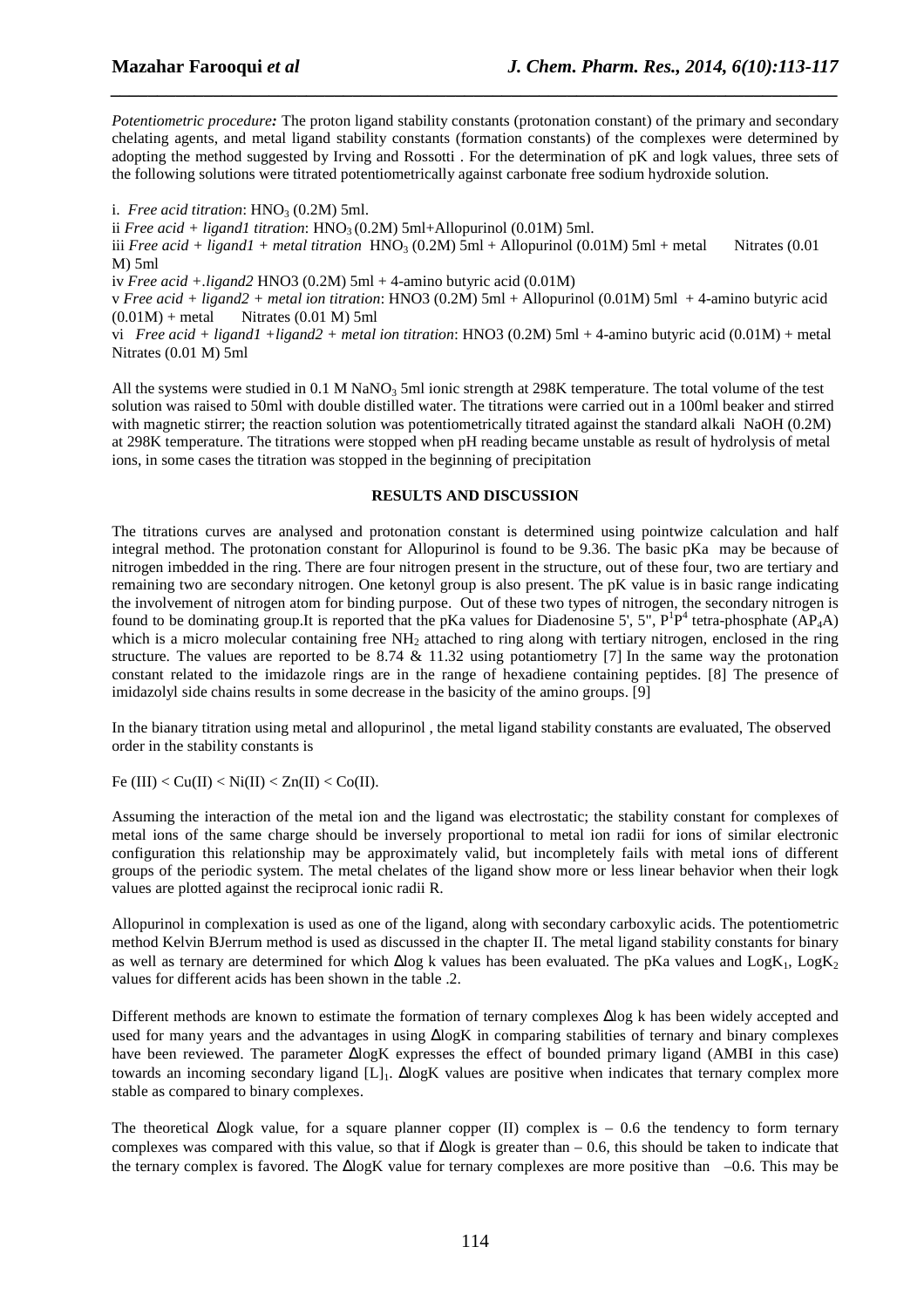explained on the premise that the non coordinating aromatic side groups of these acids can approach the aromatic moiety of primary ligand stacking interaction.

*\_\_\_\_\_\_\_\_\_\_\_\_\_\_\_\_\_\_\_\_\_\_\_\_\_\_\_\_\_\_\_\_\_\_\_\_\_\_\_\_\_\_\_\_\_\_\_\_\_\_\_\_\_\_\_\_\_\_\_\_\_\_\_\_\_\_\_\_\_\_\_\_\_\_\_\_\_\_*

Since the presence of an aromatic ring above the  $Cu(II)$  coordination plane is probably essential for preferential formation of ternary complexes [10].

In the present investigation we get following order of stability constant

 $Cu(II) > Ni(II) > Co(II) > Zn(II).$ 

For ternary complexation of transition metal ions with N-(2-hydroxybenzyl)-L-histidine & 1.10 phenanthroline (phen)-2, 2 bipyridine (bipy), ethylenediamine (en) shows the order  $\text{Co(II)} < \text{Ni(II)} < \text{Cu(II)} < \text{Zn(II)}$  [11] The difference in order may be due to the nature of ligands present for ∆logK values. In the case of Ni(II) & Cu(II) is much higher greater than one which can only justified by the presence of interaction between the ligands. This much higher stability of the ternary complexes can be expected since formation of stacking interactions and possibly formation of Π-back bonding a synergy that will favored considerable the formation of these complexes [12].

**Table:1 Binary and ternary complex formation parametrs** 

| Ligands $[L_2]$         | Metal                      | $Log\beta_L$<br>LogK1<br>(Logk2) | $Log\beta_R$<br>LogK1<br>(Logk2) | Log <sub>MLR</sub>         | $\Delta$ LogK              | $KL_1$                     | $KL_R$                     | Kr                            |
|-------------------------|----------------------------|----------------------------------|----------------------------------|----------------------------|----------------------------|----------------------------|----------------------------|-------------------------------|
| 4-amino<br>butyric acid | Fe(III)<br>Co(II)          | 03.25<br>03.28                   | 3.42<br>2.55<br>(0.67)           | 8.3304                     | 2.5004                     | 5.0504                     | 5.7804                     | 63.5656                       |
|                         | Ni(II)<br>Cu(II)<br>Zn(II) | 03.13<br>03.10<br>03.23          | 4.33<br>3.09<br>3.42             | 9.7109<br>7.8009<br>7.1504 | 2.1009<br>1.4109<br>0.4504 | 6.4309<br>4.5209<br>3.8704 | 5.3809<br>4.7109<br>3.7304 | 86.6916<br>54.4841<br>44.4283 |

For 4-aminobutyric acid the stability constant difference i.e. ∆logk is positive( table 1) and greater than one except in the case of Zn this indicates that ternary complexation is more favored compound to binary. The stability constant for ternary complexation shows the trend  $N_i(I) > Co (II) > Cu(II) > Z_n(I)$ . The ternary complexation of Fe(III) was not possible, because of precipitate formation.

The SCOG programme is used to identify various species present in the solutions along percentage concentration of free metal and free ligand etc. These are plotted pH (Fig 1 to 4). The system involving Allopurinol ( $L<sub>P</sub>$ ) and 4aminobutyric acid  $(L_s)$  shows different equilibria such as

| For six species                                 |                            |
|-------------------------------------------------|----------------------------|
| $HL_P \rightleftharpoons H_+ L_P$               | C <sub>1</sub>             |
| $HL_s \rightleftharpoons H_+ L_s$               | $\mathbf{C}^{\mathcal{P}}$ |
| $M + L_P$ $\Rightarrow ML_P$                    | $C_3$                      |
| $M_+ L_S$ $\Rightarrow ML_S$                    | $C_4$                      |
| $ML_{S+}L_S$ $\Rightarrow ML_{2s}$              | $C_5$                      |
| $M_{+}L_{P+}L_{S}$ $\Rightarrow$ M $L_{P}L_{S}$ | $C_6$                      |
|                                                 |                            |
| For seven species                               |                            |
| $HL_P \rightleftharpoons H_+ L_P$               | $C_{1}$                    |
| $H_2L_S \rightleftharpoons H_+HL_S$             | $C_{2}$                    |
| $HL_s \rightleftharpoons H_+ L_s$               | $C_3$                      |
| $M + L_P$ $\Rightarrow ML_P$                    | $C_4$                      |
| $M_+ L_S$ $\Rightarrow ML_S$                    | $C_5$                      |
| $ML_{S+}L_{S}$ $\Rightarrow ML_{2s}$            | $C_6$                      |
| $M + L_{P+}L_S$ $\Rightarrow$ M $L_P L_S$       | C7                         |
|                                                 |                            |

.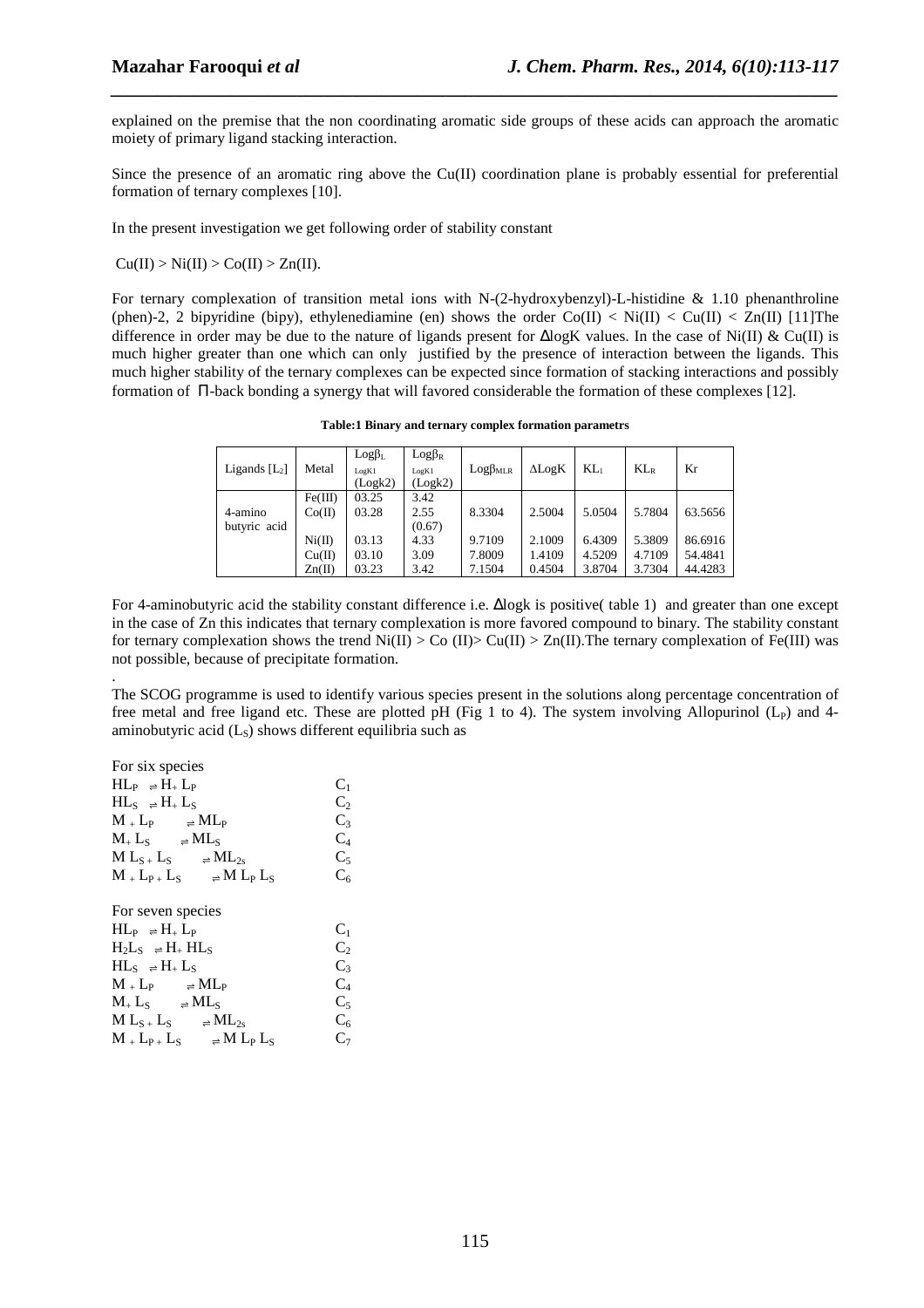

*\_\_\_\_\_\_\_\_\_\_\_\_\_\_\_\_\_\_\_\_\_\_\_\_\_\_\_\_\_\_\_\_\_\_\_\_\_\_\_\_\_\_\_\_\_\_\_\_\_\_\_\_\_\_\_\_\_\_\_\_\_\_\_\_\_\_\_\_\_\_\_\_\_\_\_\_\_\_*

 **Fig 1 (a)% concentration of free Cobalt(FM), Free Allopurinol (FL1) and free 4- aminobutyric acid (b) Species disturbed curve for Cobalt(II)+ Allopurinol + 4- aminobutyric acid** 



**Fig 2 (a)% concentration of free Copper(FM), Free Allopurinol (FL1) and free 4- aminobutyric acid (b) Species disturbed curve for Copper(II)+ Allopurinol + 4- aminobutyric acid** 



**Fig 3(a)% concentration of free Nickel(FM), Free Allopurinol (FL1) and free 4- aminobutyric acid (b) Species disturbed curve for Nickel(II)+ Allopurinol + 4- aminobutyric acid**